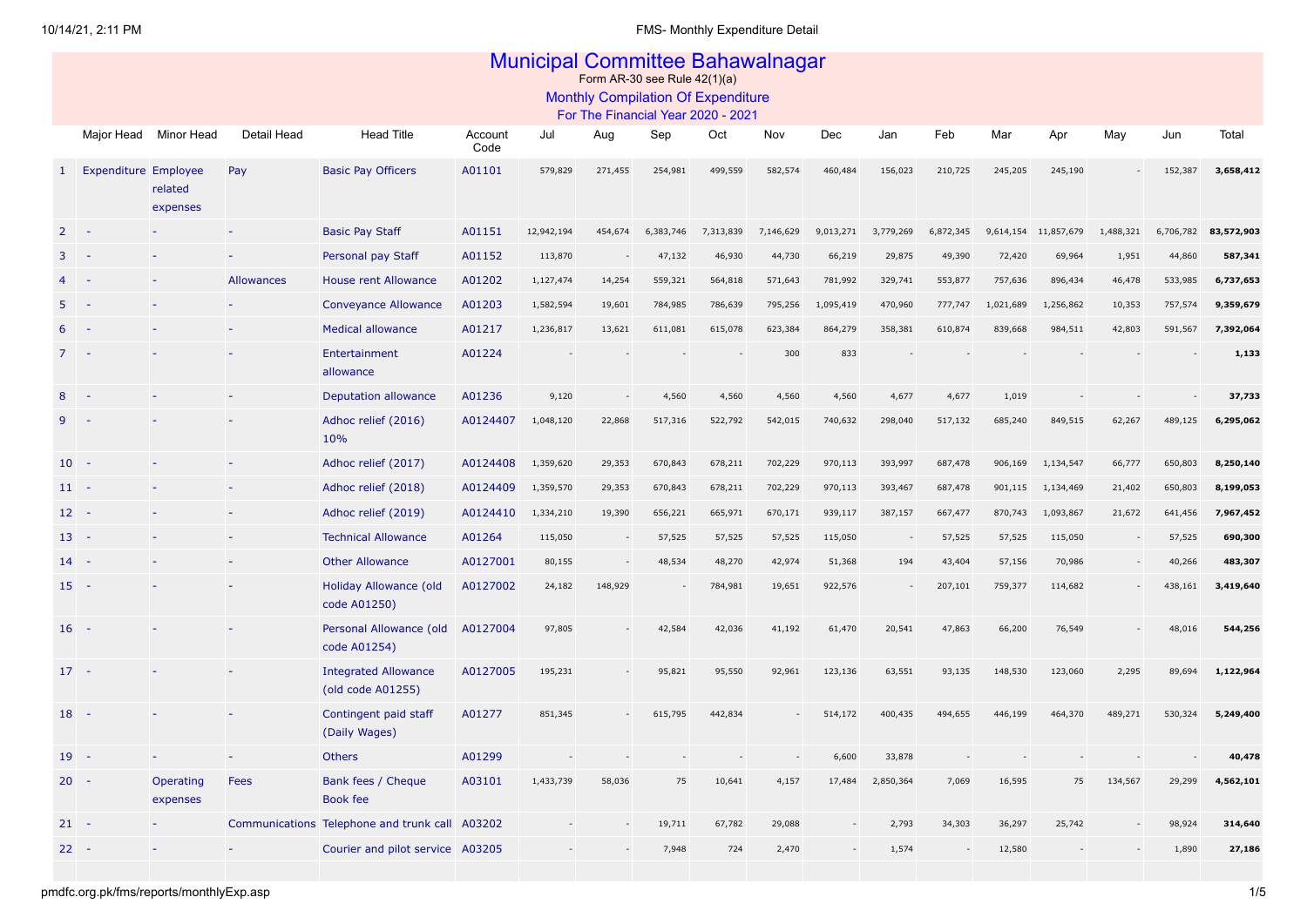|        | $23 -$ | <b>Utilities</b>           | Electricity (Office) (Old<br>Code A15201)                                           | A0330302 | 133,686   |           | 72,486       | 112,630   | 76,401    | 17,780    |         | 211,911   | 57,171    | 66,996       | 78,629    | 123,584 | 951,274              |
|--------|--------|----------------------------|-------------------------------------------------------------------------------------|----------|-----------|-----------|--------------|-----------|-----------|-----------|---------|-----------|-----------|--------------|-----------|---------|----------------------|
|        | $24 -$ |                            | Electricity (Sub-Office)<br>(Old Code A15202)                                       | A0330303 | 11,447    |           | 11,809       | 10,910    | 7,898     | 373       |         | 18,458    | 10,797    | 18,859       | 2,518     | 27,206  | 120,275              |
|        | $25 -$ |                            | <b>Electricity (Street Light)</b><br>(Old Code A15203)                              | A0330304 | 17,969    |           |              | 7,463     | 21,858    | 2,149     | 5,090   | 57,502    | 24,124    | 17,301       | 31,823    | 20,753  | 206,032              |
|        | $26 -$ |                            | <b>Electricity (Water</b><br>Supply) (Old Code<br>A15204)                           | A0330305 | 5,860,321 |           | $-6,098,485$ | 6,254,763 | 4,301,072 | 1,409,078 | 8,109   | 6,962,194 | 5,728,507 | 5,605,496    | 3,833,265 |         | 3,937,773 49,999,063 |
|        | $27 -$ |                            | <b>Electricity (Disposal</b><br>Works) (Old Code<br>A15206)                         | A0330307 | 949,980   |           | 658,556      | 887,382   | 776,268   | 518,814   | 431,661 | 1,502,632 | 880,899   | 621,688      | 617,525   | 733,213 | 8,578,618            |
|        | $28 -$ |                            | Electricity (Parks) (Old<br>Code A15207)                                            | A0330308 | 46,649    |           | 11,804       | 40,992    | 59,505    | 42,676    | 33,875  | 36,215    | 30,233    | 33,099       | 79,550    | 114,338 | 528,936              |
|        | $29 -$ |                            | Hot and cold weather<br>charges                                                     | A03304   |           |           |              |           | 6,460     |           |         |           |           |              |           | 39,218  | 45,678               |
|        | $30 -$ |                            | Occupancy costs Rent for office building                                            | A03402   |           |           |              | 13,750    |           |           | 2,750   | 2,750     |           | 2,750        |           | 8,250   | 30,250               |
|        | $31 -$ | Travel &<br>Transportation | Other - domestic                                                                    | A03803   |           |           |              |           |           |           |         |           |           | 28,660       |           |         | 28,660               |
|        | $32 -$ |                            | Travelling allowance                                                                | A03805   |           | 175,760   | 226,952      | 91,508    | 263,094   | 244,714   | 104,816 | 106,736   | 174,804   | 293,352      | 46,220    | 172,623 | 1,900,579            |
|        | $33 -$ |                            | POL Official Staff Cars,<br>Motor Cycles (Old Code<br>A15101)                       | A0380701 |           |           | 57,434       | 71,344    | 28,397    | 58,554    | 63,125  |           |           | 49,504       |           | 40,413  | 368,771              |
|        | $34 -$ |                            | POL Vehicles for<br><b>Municipal Services (Old</b><br><b>Code A15102)</b>           | A0380702 | $\sim$    | 2,461,248 | 569,619      | 941,393   | 1,250,777 | 714,825   | 586,600 | 710,925   | 823,978   | 781,394      |           |         | 1,500,796 10,341,555 |
|        | $35 -$ |                            | <b>POL for Sanitation</b><br>Disposal Generator /<br>Machinery (Old Code<br>A15109) | A0380709 |           | 1,887,363 | 426,267      | 463,689   | 825,786   | 419,555   | 409,425 | 428,951   | 428,476   | 397,392      |           | 735,706 | 6,422,610            |
|        | $36 -$ | General                    | <b>Stationery</b>                                                                   | A03901   |           |           |              | 56,746    | 31,725    |           |         |           | 4,984     |              | 11,932    | 60,725  | 166,112              |
|        | $37 -$ |                            | Printing and publication                                                            | A03902   |           | 29,660    | 19,348       |           | 24,146    |           | 40,116  |           | 22,741    | 27,230       |           | 27,378  | 190,619              |
|        | $38 -$ |                            | Newspapers periodicals A03905<br>and books                                          |          |           | $\sim$    |              | 7,580     | 2,600     |           | 5,100   | 2,580     | 3,600     | 1,920        |           | 7,200   | 30,580               |
|        | $39 -$ |                            | Contribution &<br>subscription PLGB<br>Funds                                        | A03913   |           |           |              |           |           |           |         |           |           | $-4,500,000$ |           | 300,000 | 4,800,000            |
| $40 -$ |        |                            | Payments to Govt. dept A03915<br>for service rendered                               |          |           |           |              |           |           |           |         |           |           | 45,240       |           |         | 45,240               |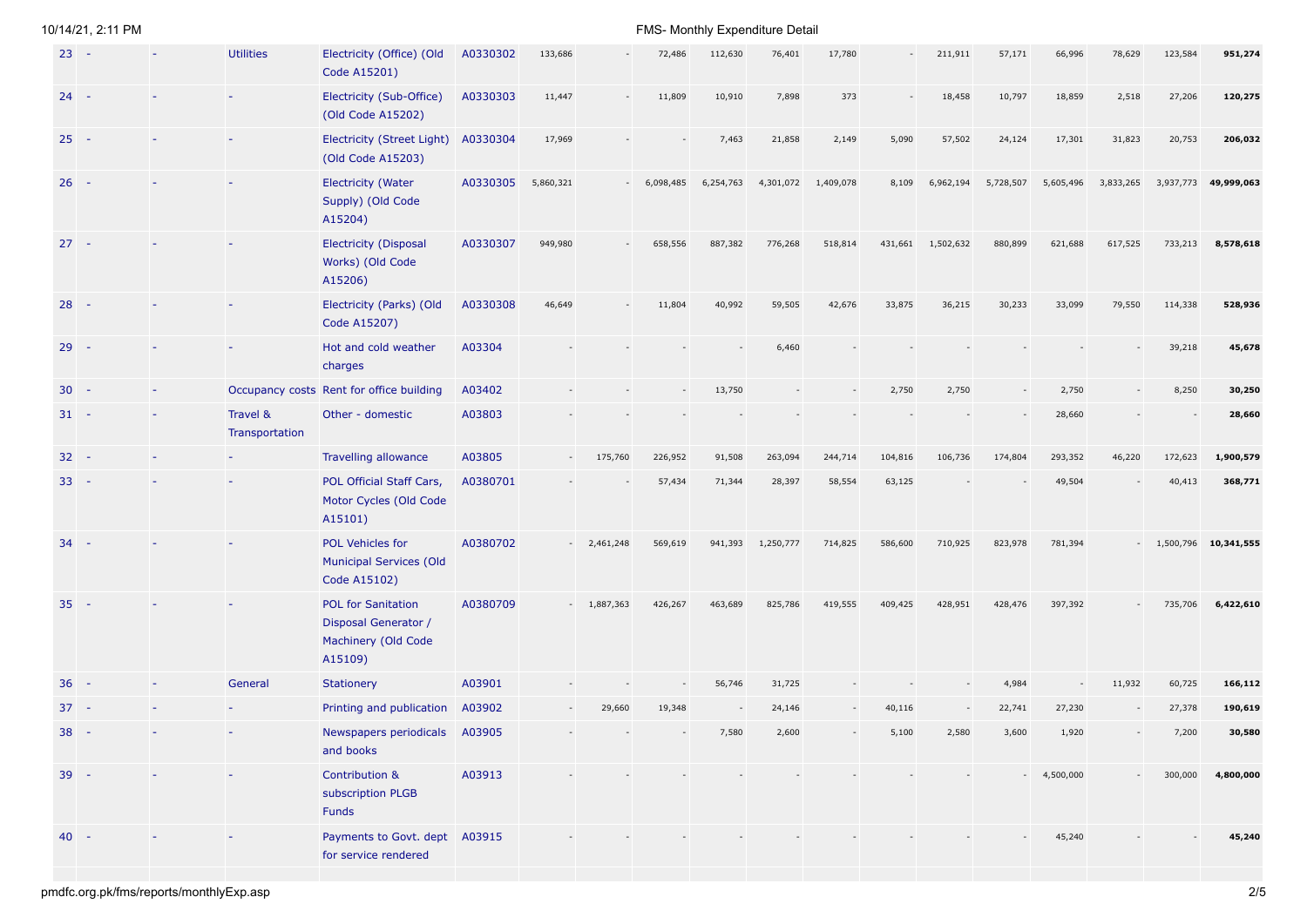|    | $41 -$ |                                             |         | Law charges                                                                                                           | A03917   |           |           |           |                   |           |           |           |                          |           |           |           | 5,000                    | 5,000                |
|----|--------|---------------------------------------------|---------|-----------------------------------------------------------------------------------------------------------------------|----------|-----------|-----------|-----------|-------------------|-----------|-----------|-----------|--------------------------|-----------|-----------|-----------|--------------------------|----------------------|
|    | $42 -$ |                                             |         | Exhibitions, fairs and<br>other national<br>celebrations                                                              | A03918   |           |           | 321,804   | 635,365           | 801,905   |           | 139,140   |                          |           |           |           | 1,900,722                | 3,798,936            |
|    | $43 -$ |                                             |         | Purchase of drug and<br>medicines / chlorinate                                                                        | A03927   |           |           | 95,940    | 95,940            |           |           |           |                          |           |           |           |                          | 191,880              |
| 44 | - 8    |                                             |         | Unforeseen expenses                                                                                                   | A03940   |           |           | 86,580    |                   | 49,701    |           |           |                          |           |           |           |                          | 136,281              |
|    | $45 -$ |                                             |         | <b>Special Expenditure</b><br>incurred in Executive<br><b>Directive</b>                                               | A03958   |           |           |           | 140,925           |           |           |           |                          |           |           |           |                          | 140,925              |
|    | $46 -$ |                                             |         | Stipends, Incentives,<br><b>Awards and Allied</b><br><b>Expenses</b>                                                  | A03959   |           | 151,120   | 5,420     | 1,990             |           |           | 7,530     |                          | 5,280     | 2,300     |           | 3,640                    | 177,280              |
|    | $47 -$ |                                             |         | <b>Others Expenditure</b>                                                                                             | A0397001 |           |           | 180,481   | 177,186           | 325,605   | 107,704   | 179,636   | $\overline{\phantom{a}}$ | 301,603   | 52,390    |           | 317,270                  | 1,641,875            |
|    | $48 -$ |                                             |         | Advertising / Publicity &<br>Dengue (old code<br>A03966)                                                              | A0397007 |           |           | 95,848    | 199,947           |           | 229,972   |           |                          | 54,414    | 317,632   |           | 120,264                  | 1,018,077            |
|    | $49 -$ |                                             |         | Photo Copy Exp (old<br>code A03967)                                                                                   | A0397008 |           |           | 38,077    | 43,178            | 10,584    |           | 33,839    | 18,309                   | 37,574    | 22,026    |           | 155,403                  | 358,990              |
|    | $50 -$ |                                             |         | Share of Nadra Office<br>(old code A03973)                                                                            | A0397012 |           |           | 32,520    | 14,700            |           |           | 46,800    |                          | 32,520    | 13,750    |           | 22,740                   | 163,030              |
|    | $51 -$ |                                             |         | Liabilities (General) (old A0397015<br>code A03982)                                                                   |          |           |           | 3,761,569 |                   |           |           |           |                          |           |           |           |                          | 3,761,569            |
|    | $52 -$ |                                             |         | <b>Unclaimed Death Body</b><br>(old code A03984)                                                                      | A0397017 |           |           | 64,678    |                   |           |           |           |                          |           |           |           |                          | 64,678               |
|    | $53 -$ |                                             | Pension | Pension - Civil                                                                                                       | A04101   | 3,000,000 | 6,500,000 | 3,500,000 |                   |           | 8,500,000 |           | $-3,000,000$             | 3,500,000 | 3,000,000 | $\sim$    | 4,000,000                | 35,000,000           |
|    | $54 -$ |                                             |         | <b>Gratuity - Civil</b>                                                                                               | A04103   | 3,100,000 |           |           | $\sim$            | 9,900,000 |           |           |                          |           |           |           | $\overline{\phantom{a}}$ | 13,000,000           |
|    | $55 -$ |                                             |         | 30% of Minimum of Pay<br><b>Scales as Social</b><br>Security Benefit in lieu<br>of Pension to Contract<br>Appointee   | A04115   | 5,000     |           | 2,500     | 2,500             | 2,500     | 2,500     | 19,745    | 2,500                    | 2,500     | 5,000     |           | 2,500                    | 47,245               |
| 56 | - 4    |                                             |         | <b>Pension Contribution</b><br>(LCS/Non LCS) (Old<br>Code A04120)                                                     | A04116   | 5,416,171 | 284,875   | 2,698,896 | 2,750,315         | 3,002,272 | 2,713,884 | 2,862,840 | 11,505                   | 5,754,728 | 2,512,961 | 3,376,213 |                          | 2,829,835 34,214,495 |
|    | $57 -$ | Grants<br>subsidies &<br>Write off<br>Loans |         | Grants-domestic Financial Assistance to<br>the Government<br>Employees/their<br>Families,<br>expired/disabled/injured | A05216   |           |           |           | 600,000 2,300,000 |           |           |           |                          |           |           |           |                          | 2,900,000            |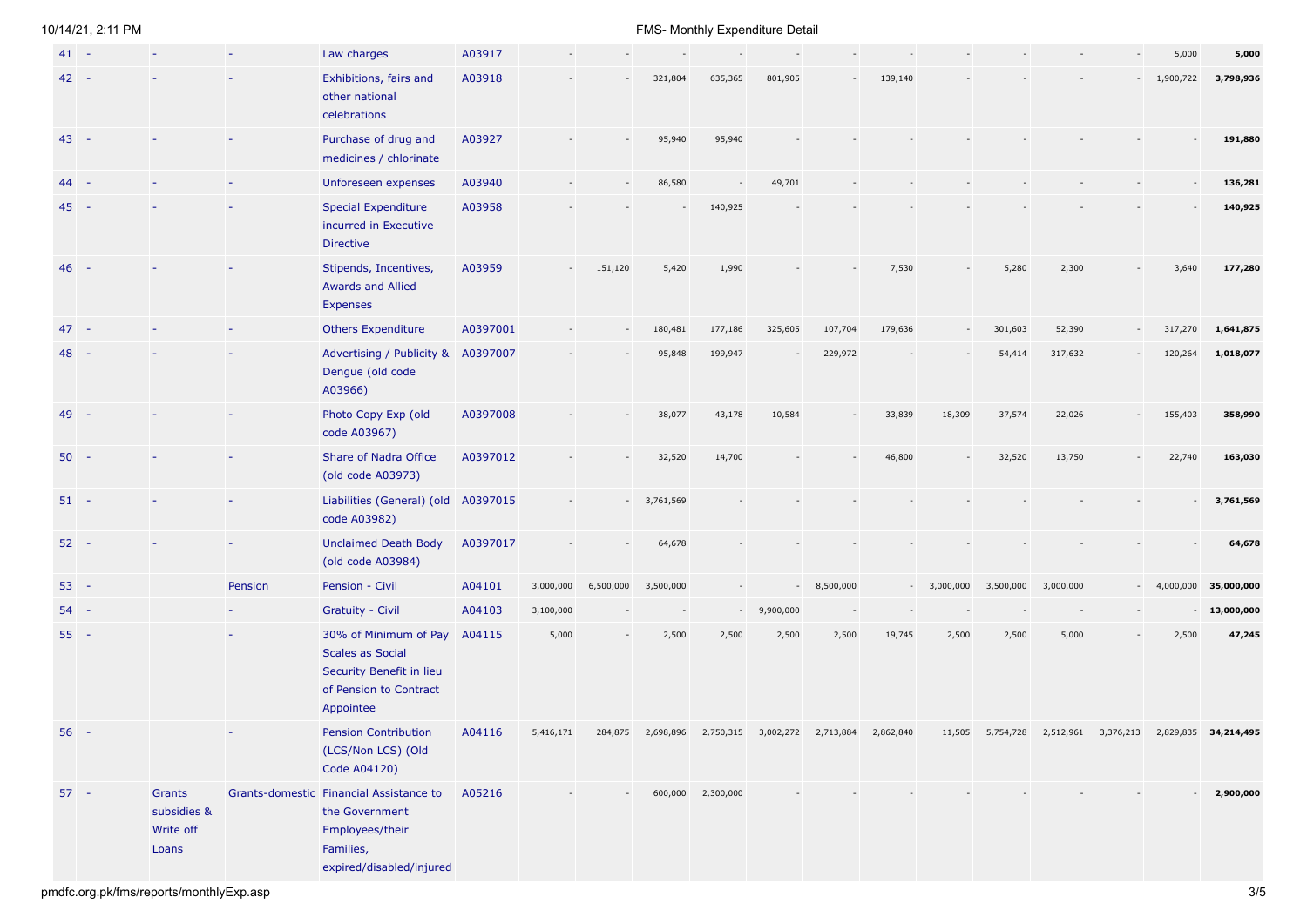|        |                                                |                                                | during Service - Lump<br>Sum Grant (Old Code<br>A04171)                   |        |               |         |                         |         |         |                                  |        |         |         |                                           |              |              |
|--------|------------------------------------------------|------------------------------------------------|---------------------------------------------------------------------------|--------|---------------|---------|-------------------------|---------|---------|----------------------------------|--------|---------|---------|-------------------------------------------|--------------|--------------|
| $58 -$ | Interest<br>payment                            | Interest -<br>domestic                         | <b>Advance &amp; Deposit</b>                                              | A07134 |               |         |                         |         |         |                                  |        |         |         |                                           | 219,500      | 219,500      |
| $59 -$ | <b>Civil Works</b>                             | Roads highways<br>and bridges                  | Main Hole Cover/<br><b>Sanitary or Sewerage</b><br>Items                  | A12108 |               |         | 99,684                  |         |         | 42,705                           |        |         | 51,753  |                                           | 78,268       | 272,410      |
| $60 -$ |                                                | <b>Other Works</b>                             | Works-Urban (Water<br>Supply)                                             | A12501 |               | 376,684 | 390,164                 | 176,249 | 162,908 | 187,155                          | 93,417 | 298,403 | 245,000 |                                           | 100,696      | 2,030,676    |
| $61 -$ | Repairs and Transport<br>maintenance (Repairs) |                                                | Transport (Repairs)<br><b>Official Staff Cars,</b><br><b>Motor Cycles</b> | A13001 |               |         |                         |         |         |                                  |        | 188,325 |         |                                           | 60,700       | 249,025      |
| $62 -$ |                                                |                                                | Transport (Repairs)<br><b>Vehicles for Municipal</b><br>Services          | A13002 |               | 293,557 | 127,839                 | 247,317 |         | 602,940                          |        | 78,034  | 9,807   |                                           |              | 1,359,494    |
| $63 -$ |                                                | Machinery and<br>Equipment<br>(Repairs)        | Machinery and<br>Equipment (Repairs)                                      | A13101 |               | 492,562 | 93,082                  | 341,693 | 490,392 | 60,536                           | 74,102 | 169,784 | 574,474 |                                           | $-1,200,102$ | 3,496,727    |
| $64 -$ |                                                |                                                | Repair and Maintenance A13199<br>of Others                                |        |               | 127,246 |                         | 33,165  | 176,612 |                                  |        |         | 230,900 | $\overline{\phantom{a}}$                  | 103,691      | 671,614      |
| $65 -$ |                                                | Furniture and<br>Fixture<br>(Repairs)          | <b>Furniture and Fixture</b><br>(Repairs)                                 | A13201 |               |         |                         | 24,932  |         |                                  |        |         |         |                                           |              | 24,932       |
| $66 -$ |                                                | <b>Buildings and</b><br>structure<br>(Repairs) | <b>Office Buildings</b><br>(Repairs)                                      | A13301 |               |         |                         | 45,032  |         |                                  |        |         |         |                                           |              | 45,032       |
| $67 -$ |                                                |                                                | <b>Residential Buildings</b><br>(Repairs)                                 | A13302 |               | 20,389  | 96,604                  |         |         |                                  |        |         |         |                                           |              | 116,993      |
| $68 -$ |                                                |                                                | <b>Other Buildings</b><br>(Repairs)                                       | A13303 |               | 25,436  |                         |         |         |                                  |        |         |         |                                           |              | 25,436       |
| $69 -$ |                                                | Embankment<br>and drainage                     | Drainage (Repairs)                                                        | A13503 |               | 635,017 | 459,877                 | 66,584  | 89,061  | 83,200                           | 6,365  |         | 157,889 |                                           | 419,074      | 1,917,067    |
| $70 -$ |                                                | Computer<br>Equipment                          | Hardware (Repairs)                                                        | A13701 |               |         | 7,500                   | 6,800   |         |                                  |        | 2,957   | 3,803   |                                           | 10,413       | 31,473       |
| $71 -$ |                                                | General                                        | Maintenance of gardens A13801<br>(Repairs)                                |        |               | 184,966 | 669,323                 | 274,559 |         |                                  |        |         |         |                                           |              | $-1,128,848$ |
| $72 -$ | Development ADP Share                          | (Citizen                                       | DLI-1 PBG Grants from A15107<br><b>Finance Department</b>                 |        | $-11,511,361$ |         | $-1,533,383$ 29,613,438 |         |         | - 17,568,940 1,155,297 3,904,659 |        |         |         | $-24,297,625$ 6,513,954 <b>96,098,657</b> |              |              |